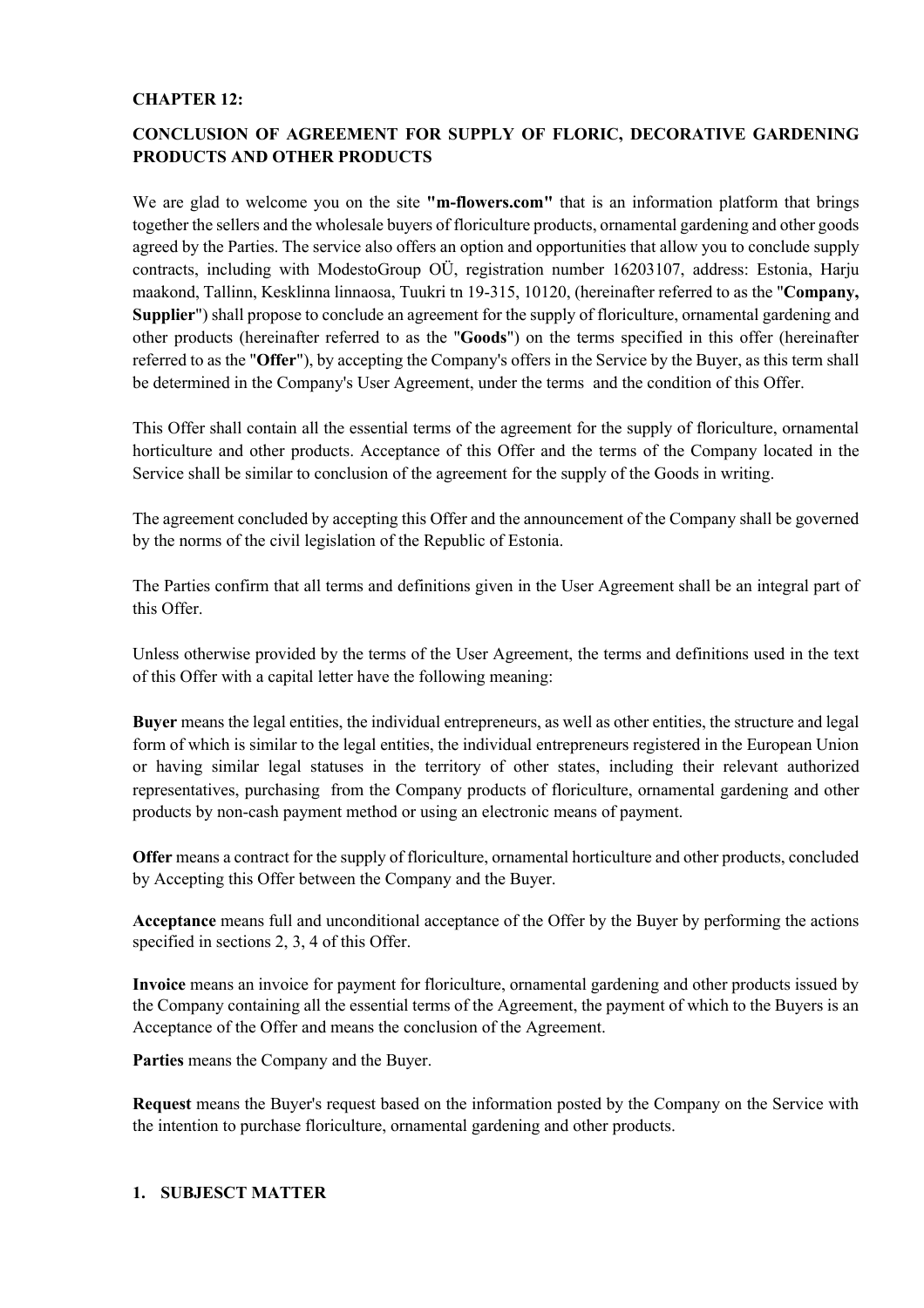- 1.1. The Supplier undertakes to supply floriculture, ornamental gardening and other products agreed upon by the Parties - hereinafter referred to as the Goods, and the Buyer undertakes to accept the Goods and pay for it under the Invoice issued by the Company.
- 1.2. The Goods are supplied under the Buyer's Request. The Buyer's Request is submitted to the Company through the Service in the manner determined in the User Agreement.
- 1.3. After receipt the Buyer's Request and in the presence of the required quantity of the Goods, agrees with the Buyer on the terms of supply of the Goods (name, assortment, quantity, price, supply time and other possible conditions) and issues an Invoice to the Buyer for payment of the Goods indicating the essential conditions of a particular supply.
- 1.4. From the ate the Company issues an Invoice to the Buyer on the basis of a specific apequestplication of the Buyer, such Buyer's Request is considered accepted by the Company for execution. At the same time, payment of the issued Invoice in any amount, either in full or in part, is the Buyer's Acceptance of the Company's offer to supply under the terms and conditions agreed in the Invoice

### **2. TERMS OF SUPPLY**

- 2.1. The Goods are supplied on the terms of EXW (Incoterms-2020).
- 2.2. The Buyer independently organizes the process of supply of the Goods from the Manufacturer's\* warehouse Product.
- 2.3. By agreement of the Parties, supply can be arranged by the Supplier to the destination specified by the Buyer.
- 2.4. By written order of the Buyer, the recipient of the Goods may be a third party specified in the shipping documents.
- 2.5. Prices for Goods may be set in USD.
- 2.6. The price, quantity, assortment and terms of supply of the Goods are fixed in the invoice issued by the Supplier sent to the Buyer's e-mail address specified in the Offer and/or through the interface of the Supplier's website: m-flowers.com. Payment of each specific invoice means the Buyer's indisputable agreement with the price, quantity, assortment and terms of supply of the Goods.
- 2.7. The Buyer pays for the Goods on the terms of 100% prepayment by transferring funds in a non-cash order to the Supplier's bank account. The Buyer's obligation to pay for the Goods is considered performed after 100% prepayments for the Goods are charged to the Supplier's settlement account.
- 2.8. The Parties have separately agreed that the amount of prepayment before the supply of the Goods is a pledge in the meaning defined by the requirements of the legislation of the Republic of Estonia, including to ensure proper fulfillment by the Buyer of obligations under the Offer (the terms of the Offer). In case of full and proper fulfillment by the Buyer of obligations under the Offer, the amount of the deposit is credited to the payment for the Goods. In any other cases, including in case of nonfulfillment and/or improper fulfillment by the Buyer of obligations under Fdelive, as well as the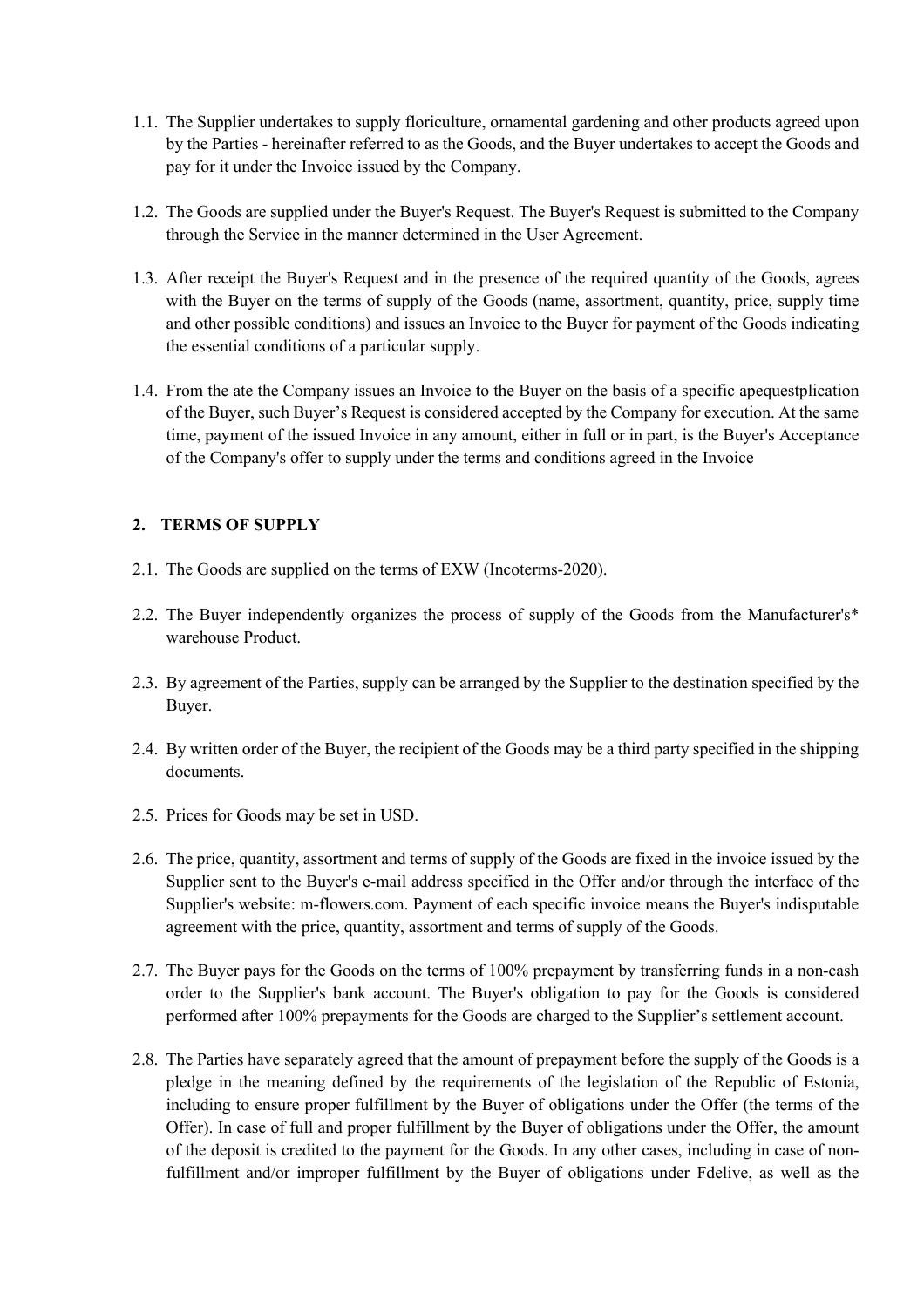Buyer's refusal of the Goods through no fault of the Supplier, the deposit remains with the Supplier in full.

2.9. In cases where the Buyer does not accept the Goods from the Supplier without the grounds established by law, other legal acts or the Offer or refuses to accept it, the Supplier has the right to demand payment of the Goods in full from the Buyer as well as to demand to indemnify the Supplier against any expenses and loss in full. The Buyer is obliged to indemnify the Supplier against any expenses and loss during Five (5) business days from the date of the sending the Supplier's demand.

# **3. RIGHTS AND OBLIGATIONS OF PARTIES**

#### 3.1. **The Company is obliged:**

- to supply the Goods in batches or at a time in accordance with the terms of the Offer;
- provide accompanying documentation for the Product.

#### **The Company is entitled:**

- The Supplier has the right to unilaterally and indisputably change the cost (prices) at its discretion, assign and apply discounts on Goods and /or other preferential terms of supply of Goods, including, but not limited to: due to the circumstances of the time of year, the condition of the Goods, the quantity of Goods, the long-term relationship with the Buyer, the ratio of supply and demand in the market of similar Goods, etc., which the Buyer is informed about by any means of communication and in any form, at the discretion of the Supplier. If the Buyer pays for the Goods and/or performs any other actions in accordance with the terms of the Agreement, the cost is considered agreed by the Parties and the Buyer is considered to have accepted such changes.

#### 3.2. **The Buyer is obliged:**

- to pay the Goods;

- to pick up the Goods from the Manufacturer's warehouse and/or from the destination agreed by the Parties;

- to ensure p roper acceptance of the Goods. The Buyer hereby guarantees that all individuals, legal entities and/or other persons accepting the Goods at the place of supply are authorized by the Buyer in accordance with the requirements of the legislation of the Republic of Estonia to perform all actions regarding the acceptance and verification of the Goods, including the execution of transfer documents (acceptance) of the Goods. At the same time, the signatures of such persons in the documents on the transfer of the Goods on behalf of the Buyer are recognized by the Buyer as the signatures of his authorized representatives, and the Buyer is not entitled to subsequently dispute the facts certified by the relevant persons and the documents signed by them, and the Company proceeds from the reliability of the above circumstances. The fact of receipt by the Buyer of the Goods is the signature of the Buyer and/or persons authorized by him in the consignment note (CMR) confirming the transfer of the Goods.

- In the event of a discrepancy in the price, quantity, assortment of Goods, the Buyer undertakes to send a complaint to the Supplier i. In case of violation of the deadlines for filing a complaint the supply is recognized as duly accepted by the Buyer and means full agreement with the price, quantity and assortment of the received Goods.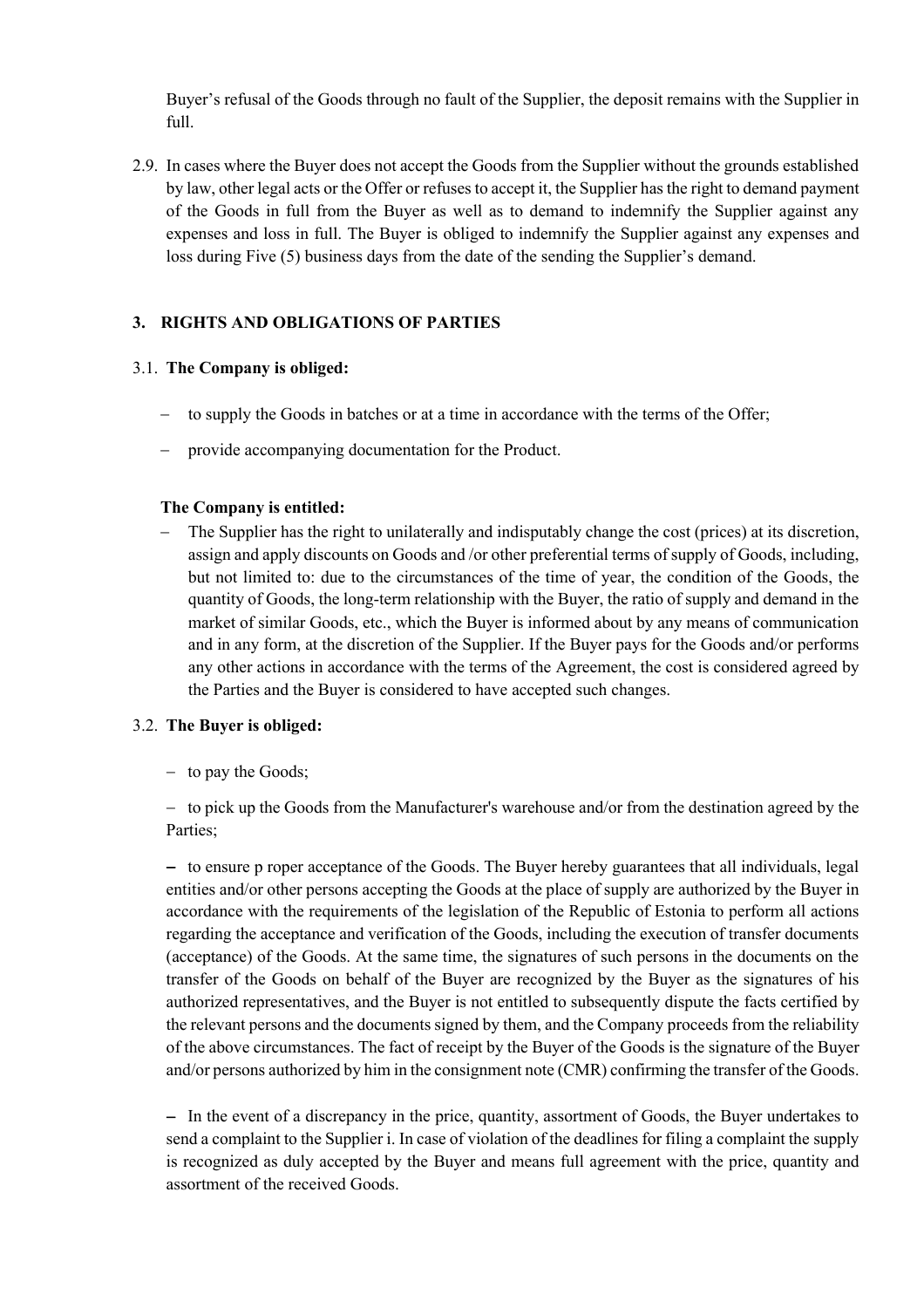- If the Buyer does not declare complaints (claims) to the Goods at the time of their acceptance, the Goods are considered accepted by the Buyer, including by name, assortment, completeness, quality, Presentation (consumer packaging), quantity and other mandatory attributes. In this case, the Buyer does not have the right to further refer to the non-compliance of the Goods with the terms of the Offer. The Parties agree the term of freshness for the Goods is not established

#### **4. SUPPLY TIME AND PAYMENT OF PAYMENT**

- 4.1. The Goods are supplied to the Buyer on the terms specified in the invoices for each individual supply.
- 4.2. The price, quantity, assortment and terms of supply of the Goods are fixed in the invoice issued by the Supplier sent to the Buyer's e-mail address specified in the Client profile and/or through the interface of the Supplier's website: m-flowers.com. The payment of each specific invoice means the Buyer's indisputable agreement with the price, quantity, assortment and terms of supply of the Goods.

The Buyer pays for the Goods on the terms of 100% prepayment by transferring funds in a non-cash order to the Supplier's bank account. The Buyer's obligation to pay for the Goods is considered performed after 100% prepayments for the Goods are charged to the Supplier's settlement account.

The Parties have separately agreed that the amount of prepayment before the supply of the Goods is a pledge in the meaning defined by the requirements of the legislation of the Republic of Estonia, including to ensure proper fulfillment by the Buyer of obligations under the Offer (the terms of the Offer). In case of full and proper fulfillment by the Buyer of obligations under the Offer, the amount of the deposit is credited to the payment for the Goods. In any other cases, including in case of nonfulfillment and/or improper fulfillment by the Buyer of obligations under the Offer, as well as the Buyer's refusal of the Goods through no fault of the Supplier, the deposit remains with the Supplier in full.

- 4.3. The Supplier has the right to unilaterally and indisputably change the cost (prices) at its discretion, assign and apply discounts on Goods and /or other preferential terms of supply of Goods, including, but not limited to: due to the circumstances of the time of year, the condition of the Goods, the quantity of Goods, the long-term relationship with the Buyer, the ratio of supply and demand in the market of similar Goods, etc., which the Buyer is informed about by any means of communication and in any form, at the discretion of the Supplier. If the Buyer pays for the Goods and/or performs any other actions in accordance with the terms of the Agreement, the cost is considered agreed by the Parties and the Buyer is considered to have accepted such changes.
- 4.4. The Buyer and/or persons authorized by him are obliged to ensure proper acceptance of the Goods. The Buyer hereby guarantees that all individuals, legal entities and/or other persons receiving the Goods at the place of supply are authorized by the Buyer in accordance with the requirements of the legislation of the Republic of Estonia to perform all actions regarding the acceptance and inspection of the Goods, including the execution of documents on the transfer (acceptance) Goods. At the same time, the signatures of such persons in the documents on the transfer of Goods on behalf of the Buyer are recognized by the Buyer as the signatures of his authorized representatives, and the Buyer has no right to subsequently challenge the facts certified by the relevant persons and documents signed by them, and the Supplier proceeds from the reliability of the above circumstances.

The fact of receipt by the Buyer of the Goods is the signature of the Buyer and/or persons authorized by him in the consignment note (CMR) confirming the transfer of the Goods.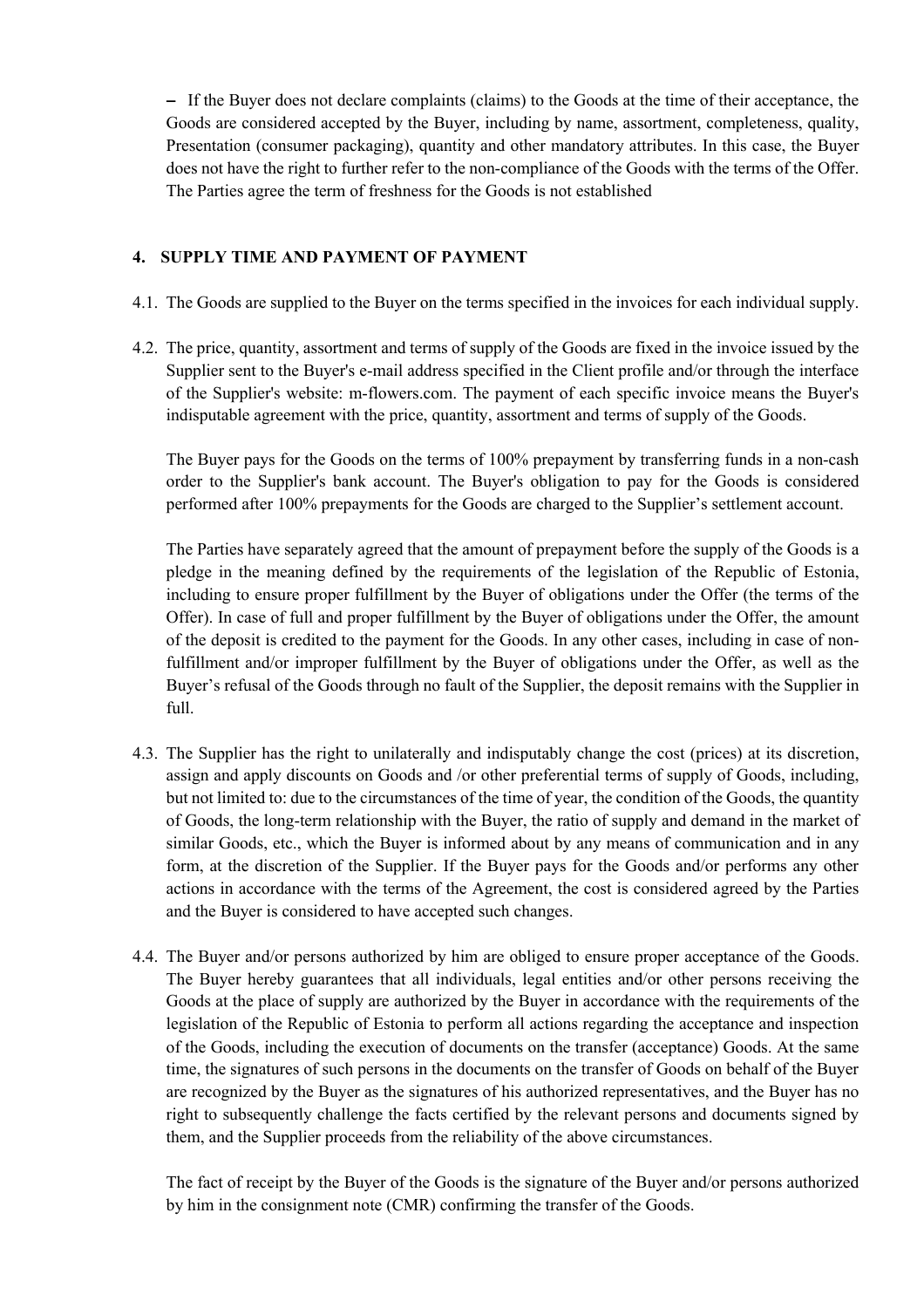- 4.5. In the event of a discrepancy in the price, quantity, assortment of Goods, the Buyer undertakes to send a complaint. In case of violation of the deadlines for filing a complaint, the supply is recognized as duly accepted by the Buyer and means full agreement with the price, quantity and assortment of the received Goods.
- 4.6. In cases where the Buyer does not accept the Goods from the Supplier without the grounds established by law, other legal acts or the Offer or refuses to accept it, the Supplier has the right to demand payment of the Goods in full.
- 4.7. If the Buyer has not accepted the Goods ordered by him at the agreed place within a day from the moment the Goods are ready for shipment, the Buyer is considered to have violated the Agreement and is responsible for the risk associated with a possible deterioration in the quality of the Goods due to its storage in full. The ordered Goods will be available to the Buyer during its storage period, while such storage will be at the expense of the Buyer and at his risk.

### **5. PRODUCT QUALITY**

5.1. The quality of the supplied goods must comply with the current standards of the country of Origin of the Goods.

### **6. PACKAGING AND LABELING**

- 6.1. The packaging of the Goods is carried out in accordance with the procedure generally accepted in the wholesale trade of floricultural and plant-growing Goods, in a manner determined by the Supplier in accordance with reasonable business practice, unless otherwise explicitly established in writing.
- 6.2. By paying the invoice, the Buyer agrees with the quality and quantity of the packaging of the Goods agreed by the Parties. The Supplier is not responsible for the quality and quantity of the packaging material of the Goods.
- 6.3. Single-use packaging is included in the invoice, payable by the Buyer and is non-refundable.
- 6.4. If the Goods are supplied using reusable packaging materials (cardboard boxes) and/or long-term transportation material (forklifts, containers, packing trolleys, etc.), the Buyer is obliged to return to the Supplier identical packaging material with the same registration marking (label or product label) within one week from the date of supply, and if the cost of use is included in the invoice, unless otherwise explicitly stated in writing.
- 6.5. In case of untimely return or in case of non-return of reusable packaging and/or transportation materials provided to the Buyer for temporary use, within a reasonable time established by the Supplier, the Supplier reserves the right to a) demand compensation from the Buyer for the cost of these materials, as well as b) demand compensation for other losses incurred as a result of non-return, such as additional rental costs.

### **7. CLAIMS**

7.1. In case of non-supply of products to the Buyer, identified inconsistencies in terms of price, quality, quantity, assortment, or other qualities of the Goods supplied under the Offer, the Buyer may file a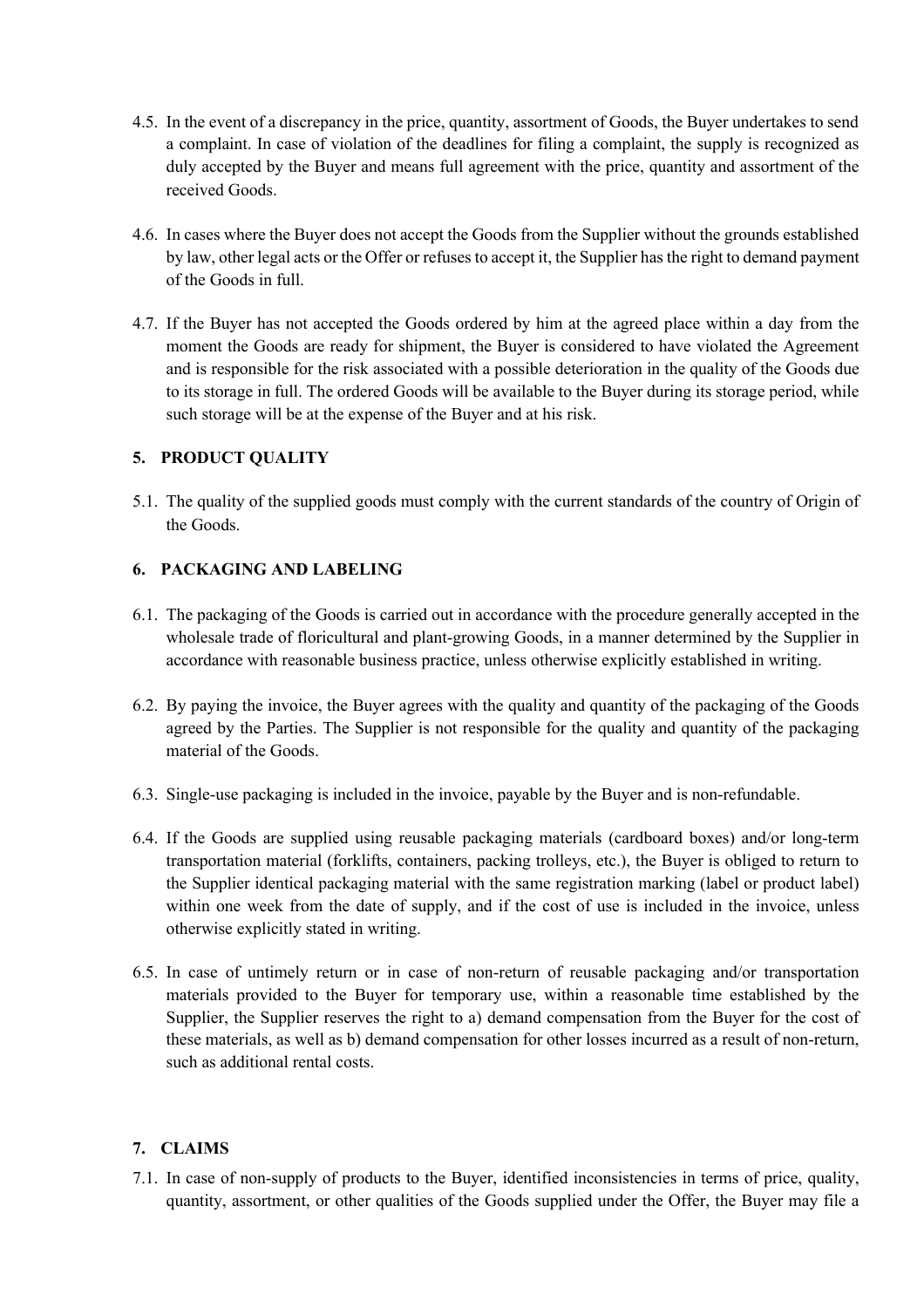complaint. The complaint is accepted by the Supplier at the time of acceptance of the Goods by the Buyer.

7.2. The Supplier has the right to check on the spot through his representative the validity of the complaint.

# **8. RESPONSIBILITY**

- 8.1. Upon the occurrence of circumstances where it is impossible for either party to fully or partially fulfill its obligations under the Offer, namely fire, natural disasters, blockade, prohibition of export/import, military operations, as well as other circumstances beyond the control of the parties, their performance under this Offer is extended for the duration of such circumstances.
- 8.2. Under this Offer, the party must inform the other party in writing about the occurrence and termination of circumstances preventing the execution of this Offer.
- 8.3. The Supplier is not responsible for the losses incurred by the Buyer, except in cases when (and to the extent) the Buyer proves that the losses were caused by the Supplier intentionally or through gross negligence. In any case, the Supplier's liability is limited to the amount of money received by the Supplier under the Offer.
- 8.4. On the amount of the advance, interest and penalties are not subject to accrual by the Buyer.
- 8.5. Defects in respect of possible phytosanitary and/or other requirements that exist in the country of import do not give the Buyer the right to compensation for losses or termination of the Agreement, except in cases when the Buyer has notified the Supplier in advance in writing about these requirements.
- 8.6. In no case shall the Supplier be liable for production losses, losses related to delay, loss of profits, stagnation and other indirect losses caused to the Buyer. However, if the Supplier is obliged to compensate for losses, the Supplier's liability for losses incurred by the Buyer should not exceed the value of the supplied Goods specified in the invoice, excluding VAT, in respect of which the claim is made.

#### **9. DISPUTE RESOLUTION**

- 9.1. All disputes and disagreements that may arise from the Offer or in connection with it are resolved on the basis of the provisions of this Offer, if the Parties fail to solve the disputes, the latest are referred for resolution to the authorized court at the location of the Supplier, the decision of which is mandatory for both parties. Claims arising from this Offer may be filed by the Buyer no later than 1 (one) month from the date of transfer of funds to pay for the Goods.
- 9.2. When concluding and executing the Offer, the parties are guided by the legislation of the Republic of Estonia.

### **10. FINAL PROVISIONS**

10.1. When concluding and executing this Offer, the Parties shall be guided by the legislation of the Republic of Estonia.